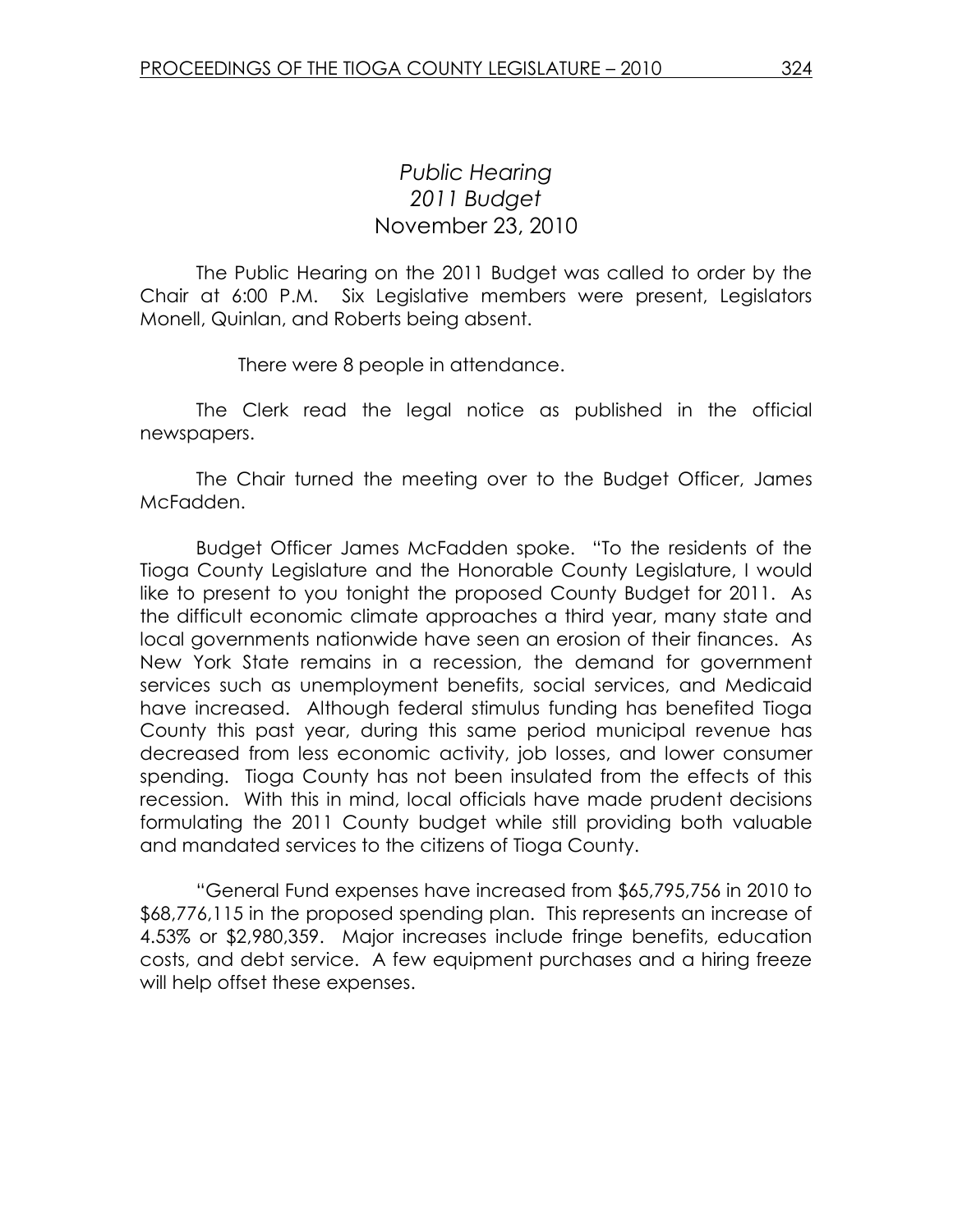"The budget will see an increase in General Fund revenues of \$1,452,838 or 3.45% from \$42,162,439 in 2010 to \$43,615,277 in the 2011 proposal. We are anticipating flat sales tax collections and reduced state aid next year. However, PILOT payments, jail revenue, and accounting for bond proceeds will support the General Fund.

 "There have been significant increases in other areas of the budget, namely the Capital Fund. The County plans to meet our infrastructure schedule by replacing four bridges and 16 miles of roads next year. The cost of \$6,000,000 will receive reimbursement of \$2,300,000 in Federal and State aid and the remaining \$3,700,000 will be financed by Build America bond proceeds.

 "Subsequently, the total proposed spending plan of \$92,000,000 is an increase of \$7,000,000 or 8% over the current year. It is proposed that an increase of appropriate fund balance in the amount of \$1,100,000 be used to help offset the General Fund increase. This will bring the appropriate fund balance in the 2011 plan up to \$4,900,000.

 "The County tax levy will increase \$427,521 or 2.16% to \$20,260,838, although tax rates vary from town to town due to state established equalization rates. The composite tax rate for all taxing districts has decreased \$0.15 to \$13.63 per \$1,000 due to a slight increase in net assessments.

 "The other tax that appears on your bill is the recycling or solid waste tax. The tax levy for recycling in the solid waste budget has increased from \$828,403 to \$847,850, an increase of \$19,447 or 2.35% for 2011. Appropriations have increased \$70,816 or 5.62% from 2010. However, revenues have also increased \$51,379 or 11.87%. The proposed composite rate will drop from \$0.58 to \$0.57 per \$1,000 of assessed value.

 "I would like to thank the County Legislature, Department Heads, and all County employees for working very diligently the past four months on this 2011 budget.

 "I would like to point out that the projected tax levy may not increase after tonight's hearing without an additional public hearing."

The Budget Officer presented slides on the proposed 2011 budget.